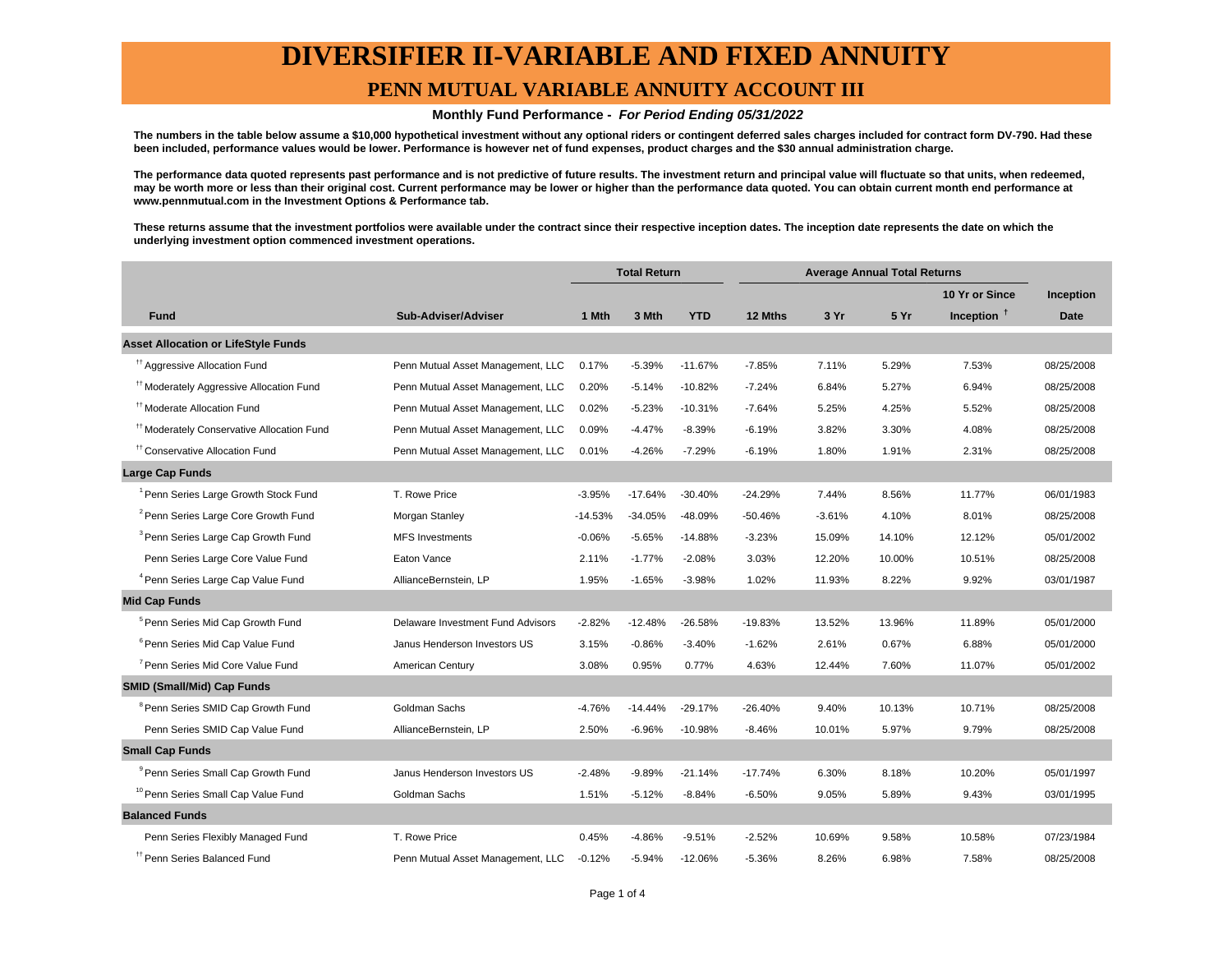# **DIVERSIFIER II-VARIABLE AND FIXED ANNUITY PENN MUTUAL VARIABLE ANNUITY ACCOUNT III**

#### **Monthly Fund Performance - For Period Ending 05/31/2022**

|                                                        |                                   | <b>Total Return</b> |           | <b>Average Annual Total Returns</b> |           |          |          |                |             |
|--------------------------------------------------------|-----------------------------------|---------------------|-----------|-------------------------------------|-----------|----------|----------|----------------|-------------|
|                                                        |                                   |                     |           |                                     |           |          |          | 10 Yr or Since | Inception   |
| <b>Fund</b>                                            | Sub-Adviser/Adviser               | 1 Mth               | 3 Mth     | <b>YTD</b>                          | 12 Mths   | 3 Yr     | 5 Yr     | Inception $†$  | <b>Date</b> |
| <b>Index Funds</b>                                     |                                   |                     |           |                                     |           |          |          |                |             |
| <sup>11</sup> Penn Series Index 500 Fund               | <b>State Street</b>               | 0.02%               | $-5.60%$  | $-13.37%$                           | $-1.91%$  | 14.69%   | 11.65%   | 12.60%         | 05/01/2000  |
| Penn Series Small Cap Index Fund                       | <b>State Street</b>               | $-0.05%$            | $-9.14%$  | $-17.29%$                           | $-18.56%$ | 7.70%    | 5.73%    | 8.75%          | 08/25/2008  |
| Penn Series Developed International Index Fund         | <b>State Street</b>               | 1.71%               | $-5.56%$  | $-12.10%$                           | $-12.55%$ | 4.55%    | 2.30%    | 5.16%          | 08/25/2008  |
| <b>Specialty Fund</b>                                  |                                   |                     |           |                                     |           |          |          |                |             |
| <sup>12</sup> Penn Series Real Estate Securities Fund  | Cohen & Steers                    | $-5.09%$            | $-2.54%$  | $-14.25%$                           | 2.41%     | 8.46%    | 8.31%    | 8.63%          | 05/01/2002  |
| <b>International Funds</b>                             |                                   |                     |           |                                     |           |          |          |                |             |
| Penn Series International Equity Fund                  | Vontobel Asset Management         | $-1.63%$            | $-8.12%$  | $-18.95%$                           | $-14.82%$ | 5.00%    | 3.59%    | 5.66%          | 11/01/1992  |
| <sup>13</sup> Penn Series Emerging Markets Equity Fund | Vontobel Asset Management         | $-0.37%$            | $-10.31%$ | $-15.43%$                           | $-24.75%$ | $-0.89%$ | $-1.55%$ | 0.84%          | 08/25/2009  |
| <b>Fixed-Income Funds</b>                              |                                   |                     |           |                                     |           |          |          |                |             |
| <sup>11</sup> Penn Series Limited Maturity Bond Fund   | Penn Mutual Asset Management, LLC | $-0.27%$            | $-2.46%$  | $-3.72%$                            | $-4.57%$  | $-0.32%$ | 0.22%    | $-0.04%$       | 05/01/2000  |
| <sup>11</sup> Penn Series Quality Bond Fund            | Penn Mutual Asset Management, LLC | $-0.24%$            | $-6.35%$  | $-9.93%$                            | $-10.02%$ | $-0.91%$ | 0.27%    | 0.58%          | 03/01/1987  |
| <sup>14</sup> Penn Series High Yield Bond Fund         | Penn Mutual Asset Management, LLC | 0.45%               | $-2.59%$  | $-5.14%$                            | $-3.60%$  | 3.60%    | 3.32%    | 4.49%          | 07/23/1984  |
| <sup>11</sup> Penn Series Money Market Fund            | Penn Mutual Asset Management, LLC | $-0.12%$            | $-0.34%$  | $-0.52%$                            | $-1.24%$  | $-0.89%$ | $-0.77%$ | $-1.01%$       | 07/15/1983  |

The Penn Series Money Market Fund 7-day yield was 0.01% . The yield, which is gross of product fees and the \$ 30 annual administration charge, more closely reflects the current earnings of the Money Market Fund than the 1-year return.

**Investors should carefully consider the objectives, risks, charges, and expenses of the relevant variable annuity product and underlying investment options prior to investing.** Please read the prospectus carefully as it contains this and other pertinent information specific to the product being presented. A prospectus may be obtained from your Penn Mutual **financial professional or from our website at www.pennmutual.com in the Planning & Products tab.**

Penn Mutual variable products are offered through Hornor, Townsend & Kent, Inc. (HTK), Registered Investment Advisor, Member FINRA/SIPC, 600 Dresher Road, Horsham, PA 19044, 215-957-7300. HTK is a wholly owned subsidiary of The Penn Mutual Life Insurance Company.

1202417TM\_Jun17

Report is not valid unless all pages are included



Page 2 of 4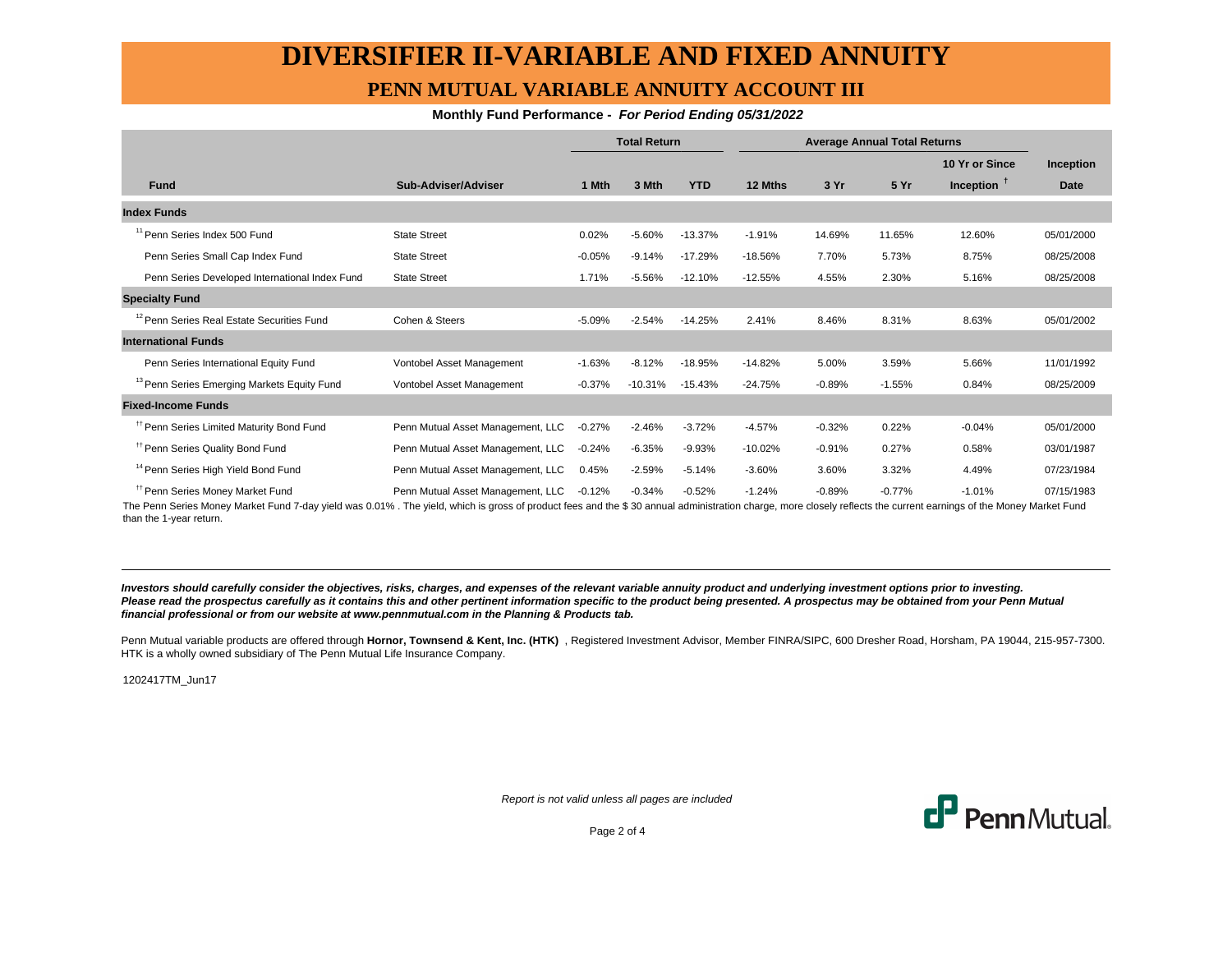### **DIVERSIFIER II-VARIABLE AND FIXED ANNUITY**

### **PENN MUTUAL VARIABLE ANNUITY ACCOUNT III**

#### **Monthly Fund Performance - For Period Ending 05/31/2022**

#### **Assuming Contract Surrendered**

**Below are the average annual total returns on a hypothetical investment of \$1,000 assuming the investor makes no additional deposits during the first contract year and surrenders the policy. With the exception of any available optional riders, the figures are net of all possible charges and fees, including the maximum contingent deferred sales charge of 7% (Contract Year = %: 1=7%, 2=6%, 3=5%, 4=4%, 5=3%, 6=2%, 7=1%), asset charges, product fees, and the \$30 annual administration charge. Had any available optional riders been included, performance values would be lower.**

|                                                       |                                   | <b>Average Annual Total Returns</b> |          |          |                        |                       |
|-------------------------------------------------------|-----------------------------------|-------------------------------------|----------|----------|------------------------|-----------------------|
|                                                       |                                   |                                     |          |          | 10 Yr or Since         |                       |
| <b>Fund</b>                                           | Sub-Adviser/Adviser               | 1 Yr                                | 3 Yr     | 5 Yr     | Inception <sup>t</sup> | <b>Inception Date</b> |
| <b>Asset Allocation or LifeStyle Funds</b>            |                                   |                                     |          |          |                        |                       |
| <sup>17</sup> Aggressive Allocation Fund              | Penn Mutual Asset Management, LLC | $-12.05%$                           | 5.36%    | 4.22%    | 7.47%                  | 08/25/2008            |
| <sup>11</sup> Moderately Aggressive Allocation Fund   | Penn Mutual Asset Management, LLC | $-11.47%$                           | 5.09%    | 4.20%    | 6.87%                  | 08/25/2008            |
| <sup>††</sup> Moderate Allocation Fund                | Penn Mutual Asset Management, LLC | $-11.85%$                           | 3.54%    | 3.19%    | 5.46%                  | 08/25/2008            |
| <sup>††</sup> Moderately Conservative Allocation Fund | Penn Mutual Asset Management, LLC | $-10.47%$                           | 2.14%    | 2.26%    | 4.02%                  | 08/25/2008            |
| <sup>††</sup> Conservative Allocation Fund            | Penn Mutual Asset Management, LLC | $-10.47%$                           | 0.16%    | 0.89%    | 2.25%                  | 08/25/2008            |
| <b>Large Cap Funds</b>                                |                                   |                                     |          |          |                        |                       |
| <sup>1</sup> Penn Series Large Growth Stock Fund      | T. Rowe Price                     | $-27.65%$                           | 5.69%    | 7.44%    | 11.71%                 | 06/01/1983            |
| <sup>2</sup> Penn Series Large Core Growth Fund       | Morgan Stanley                    | $-52.49%$                           | $-5.14%$ | 3.05%    | 7.95%                  | 08/25/2008            |
| <sup>3</sup> Penn Series Large Cap Growth Fund        | <b>MFS Investments</b>            | $-7.66%$                            | 13.18%   | 12.91%   | 12.05%                 | 05/01/2002            |
| Penn Series Large Core Value Fund                     | Eaton Vance                       | $-1.73%$                            | 10.35%   | 8.86%    | 10.45%                 | 08/25/2008            |
| <sup>4</sup> Penn Series Large Cap Value Fund         | AllianceBernstein, LP             | $-3.63%$                            | 10.09%   | 7.11%    | 9.85%                  | 03/01/1987            |
| <b>Mid Cap Funds</b>                                  |                                   |                                     |          |          |                        |                       |
| <sup>5</sup> Penn Series Mid Cap Growth Fund          | Delaware Investment Fund Advisors | $-23.41%$                           | 11.65%   | 12.78%   | 11.83%                 | 05/01/2000            |
| <sup>6</sup> Penn Series Mid Cap Value Fund           | Janus Henderson Investors US      | $-6.14%$                            | 0.95%    | $-0.33%$ | 6.82%                  | 05/01/2000            |
| <sup>7</sup> Penn Series Mid Core Value Fund          | American Century                  | $-0.21%$                            | 10.59%   | 6.50%    | 11.01%                 | 05/01/2002            |
| <b>SMID (Small/Mid) Cap Funds</b>                     |                                   |                                     |          |          |                        |                       |
| <sup>8</sup> Penn Series SMID Cap Growth Fund         | Goldman Sachs                     | $-29.66%$                           | 7.60%    | 8.99%    | 10.65%                 | 08/25/2008            |
| Penn Series SMID Cap Value Fund                       | AllianceBernstein, LP             | $-12.63%$                           | 8.20%    | 4.89%    | 9.72%                  | 08/25/2008            |
| <b>Small Cap Funds</b>                                |                                   |                                     |          |          |                        |                       |
| <sup>9</sup> Penn Series Small Cap Growth Fund        | Janus Henderson Investors US      | $-21.43%$                           | 4.57%    | 7.07%    | 10.14%                 | 05/01/1997            |
| <sup>10</sup> Penn Series Small Cap Value Fund        | Goldman Sachs                     | $-10.77%$                           | 7.27%    | 4.81%    | 9.36%                  | 03/01/1995            |
| <b>Balanced Funds</b>                                 |                                   |                                     |          |          |                        |                       |
| Penn Series Flexibly Managed Fund                     | T. Rowe Price                     | $-7.00%$                            | 8.87%    | 8.45%    | 10.52%                 | 07/23/1984            |
| <sup>11</sup> Penn Series Balanced Fund               | Penn Mutual Asset Management, LLC | $-9.68%$                            | 6.49%    | 5.89%    | 7.51%                  | 08/25/2008            |